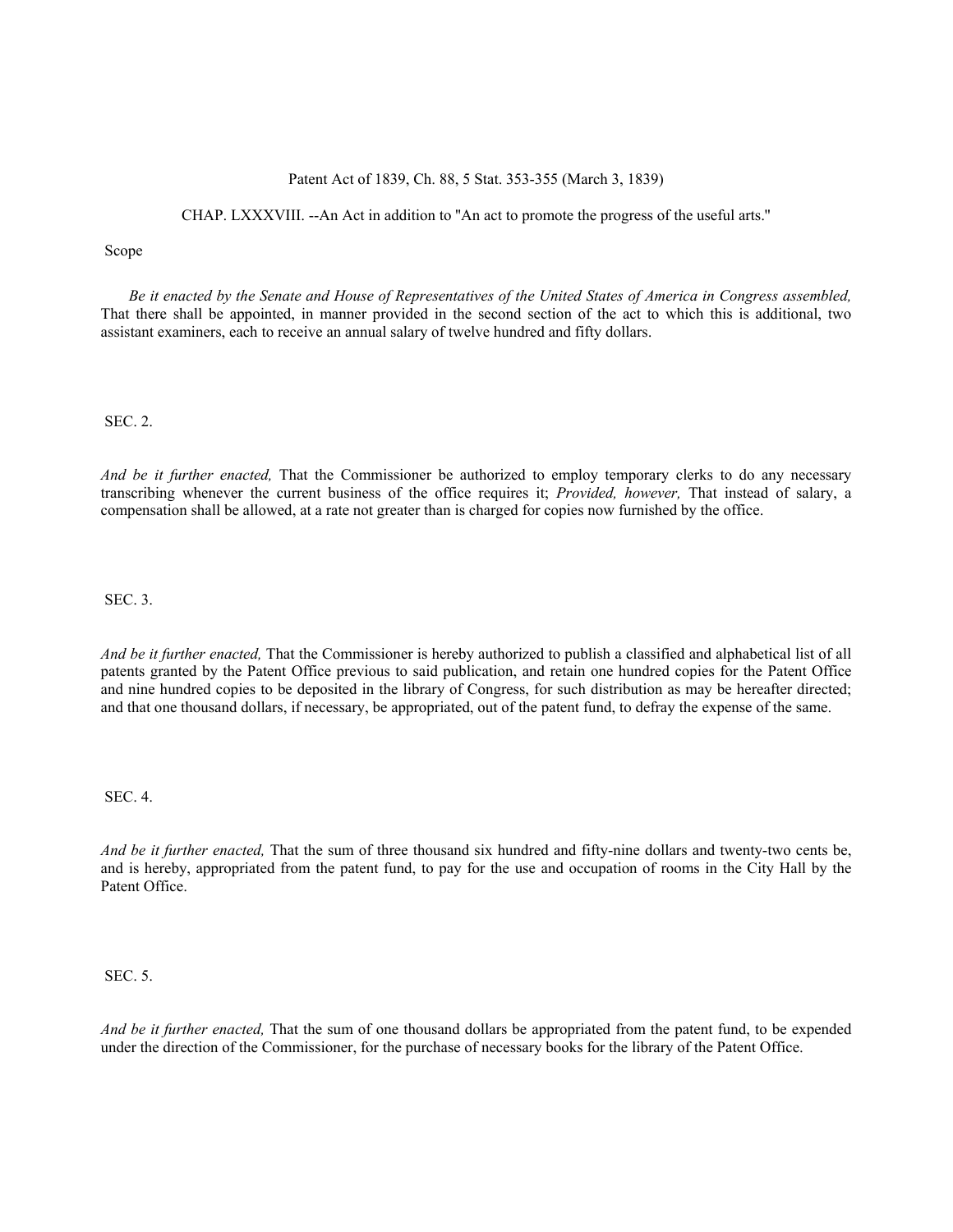## SEC. 6.

*And be it further enacted,* That no person shall be debarred from receiving a patent for any invention or discovery, as provided in the act approved on the fourth day of July, one thousand eight hundred and thirty-six, to which this is additional, by reason of the same having been patented in a foreign country more than six months prior to his application: *Provided,* That the same shall not have been introduced into public and common use in the United States, prior to the application for such patent: *And provided, also,* That in all cases every such patent shall be limited to the term of fourteen years from the date or publication of such foreign letters patent.

SEC. 7.

*And be it further enacted,* That every person or corporation who has, or shall have, purchased or constructed any newly invented machine, manufacture, or composition of matter, prior to the application by the inventor or discoverer for a patent, shall be held to possess the right to use, and vend to others to be used, the specific machine, manufacture, or composition of matter so made or purchased, without liability therefor to the inventor, or any other person interested in such invention; and no patent shall be held to be invalid by reason of such purchase, sale, or use prior to the application for a patent as aforesaid, except on proof of abandonment of such invention to the public; or that such purchase, sale, or prior use has been for more than two years prior to such application for a patent.

SEC. 8.

*And be it further enacted,* That so much of the eleventh section of the above recited act as requires the payment of three dollars to the Commissioner of Patents for recording any assignment, grant, or conveyance of the whole or any part of the interest or right under any patent, be, and the same is hereby, repealed; and all such assignments, grants, and conveyances shall, in future, be recorded without any charge whatever.

SEC. 9.

*And be it further enacted,* That a sum of money not exceeding one thousand dollars, be, and the same is hereby, appropriated, out of the patent fund, to be expended by the Commissioner of Patents in the collection of agricultural statistics, and for other agricultural purposes; for which the said Commissioner shall account in his next annual report.

SEC. 10.

*And be it further enacted,* That the provisions of the sixteenth section of the before recited act shall extend to all cases where patents are refused for any reason whatever, either by the Commissioner of Patents or by the chief justice of the District of Columbia, upon appeals from the decision of said Commissioner, as well as where the same shall have been refused on account of, or by reason of, interference with a previously existing patent; and in all cases where there is no